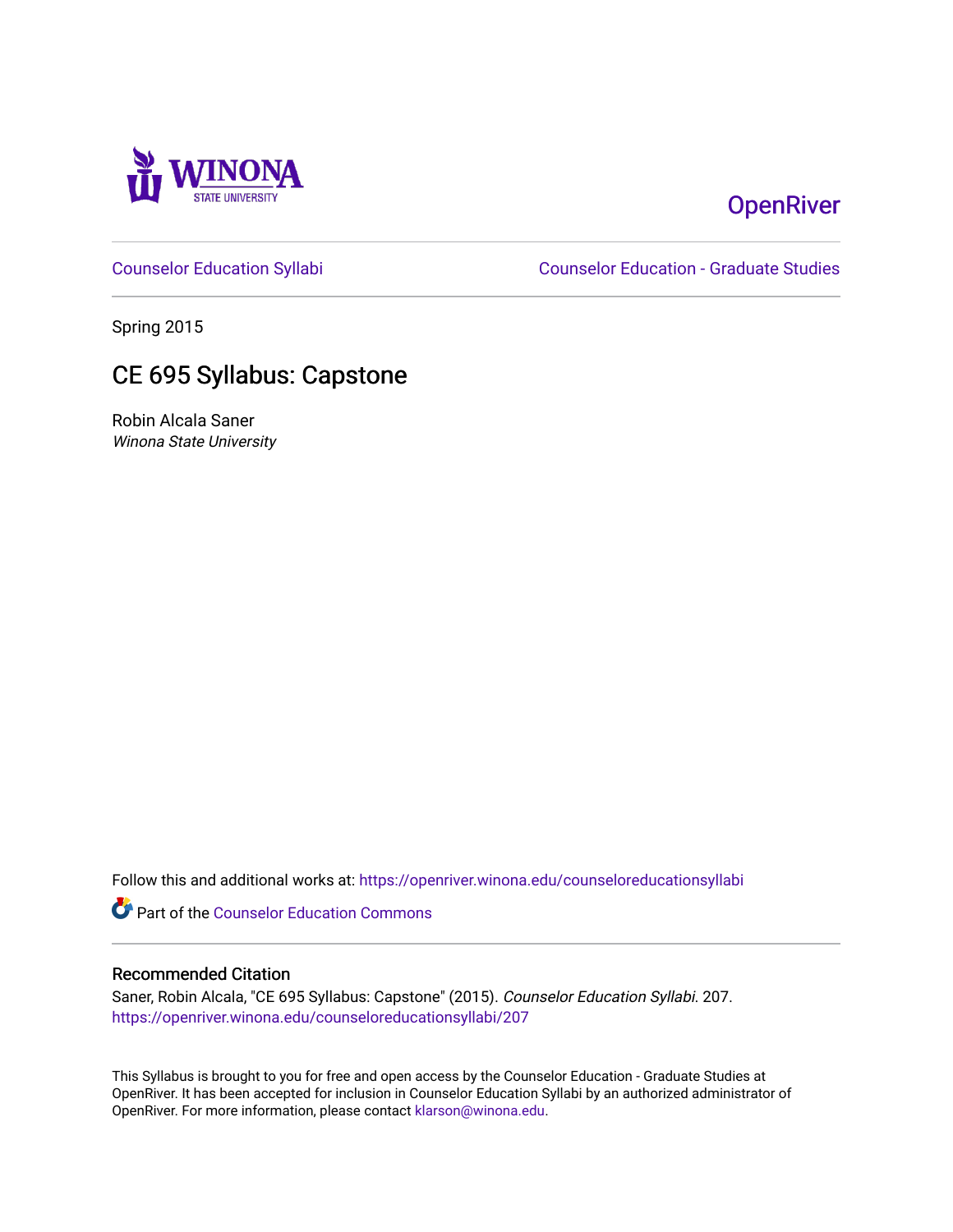## **Winona State University Department of Counselor Education CE695: Capstone Spring 2015**

**Assistant Professor: Robin Alcala Saner, MS, LSC Office Location:EA 205, WSU -Rochester Phone:507-285-7581 E-mail: rsaner@winona.edu Office Hours: Mondays, 2-5pm, Tuesdays 10am -2pm, Thursdays, 12-2pm & 3-5pm**

**Course Description:** This course structures the completion of a major capstone paper in collaboration with the student's academic advisor, and serves as a transition from the role of student to that of professional.

Note: May be taken concurrently with CE 680 - [Counseling Practicum \(150 clock](http://catalog.winona.edu/content.php?catoid=11&navoid=1013%23tt5044)  [hours\)](http://catalog.winona.edu/content.php?catoid=11&navoid=1013%23tt5044) or CE 690 - [Internship \(600 clock](http://catalog.winona.edu/content.php?catoid=11&navoid=1013%23tt8615) hours), and a grade of B or A must be earned in the course. Grade only.

## **Required Texts and/or Materials:**

American Psychological Association. (2009). *Publication manual of the American*

*Psychological Association* (6th ed.). Washington, DC: Author.

#### **Course Objectives:**

The purpose of this course is to:

- 1) Provide the student who is nearing completion of their graduate studies in the Counselor Education Department (CED) with the opportunity to conduct research and/or a scholarly literature review on a contemporary topic in counseling or related area that is of particular interest to them.
- 2) Provide the student with a learning experience that is individualized and supervised by a CED faculty member who has specific expertise and/or interest in the area of study selected for research by the Capstone Project student and the project supervisor.
- 3) Provide the student with an integrated learning experience in which coursework taken throughout their program of study (e.g. research and writing coursework, theories and techniques of counseling coursework, etc.) is synthesized and culminates in the completion of a final project that demonstrates graduate level research, writing, and scholarship skills.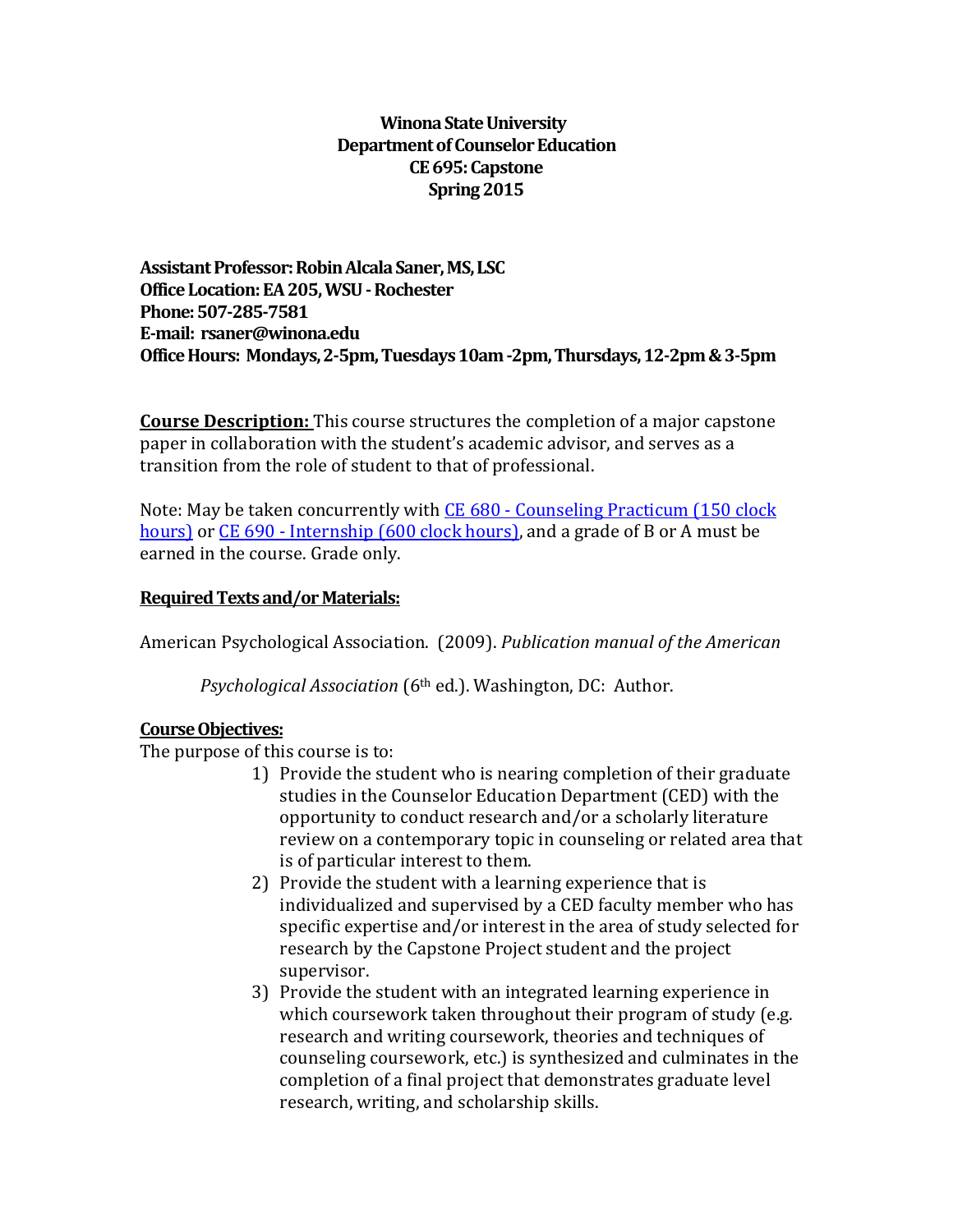- 4) Provide the student with a public venue for presenting their final Capstone Project. It is hoped the student will gain a sense of confidence and comfort with presenting their professional work in public.
- 5) Provide the student with an opportunity to demonstrate their professionalism in terms of: 1) their ability to work collaboratively with their project supervisor, 2) their ability to complete their Capstone Project in a timely manner, 3) their ability to complete graduate level research and present their finding in a professional manner, 4) their ability to utilize technology in the research and presentation of their Capstone Project, and 5) their ability to develop, write, and present research findings following current APA guidelines.

## **Council for Accreditation of Counseling and Related Educational Programs (CACREP) Related Standards:**(include CACREP objectives for CMHC and SC as appropriate)

### *Mental Health Counseling:*

K.1. Understands how to critically evaluate research relevant to the practice of clinical mental health counseling.

 3. Knows evidence-based treatments and basic strategies for evaluating counseling outcomes in clinical mental health counseling.

## *School Counseling:*

I.1. Understands how to critically evaluate research relevant to the practice of school counseling.

 5. Understands the outcome research data and best practices identified in the school counseling research literature.

## **Course Expectations and Requirements:**

All Counselor Education Department (CED) students are required to complete a synthesis project as part of their program of study. The form this project takes in the CED is in the form of a *Capstone Project* which generally takes the form of a comprehensive literature review and of current literature in a coursing area of interest to the student. Project planning, development, and completion is a collaborative effort between the student and their Capstone Project Supervisor. Final Capstone Projects are 15 to 35 pages in length and must strictly follow APA writing and reference guidelines.

## **Grading:**

Grading criteria and procedures are found in the Capstone Project Manual, posted on D2L.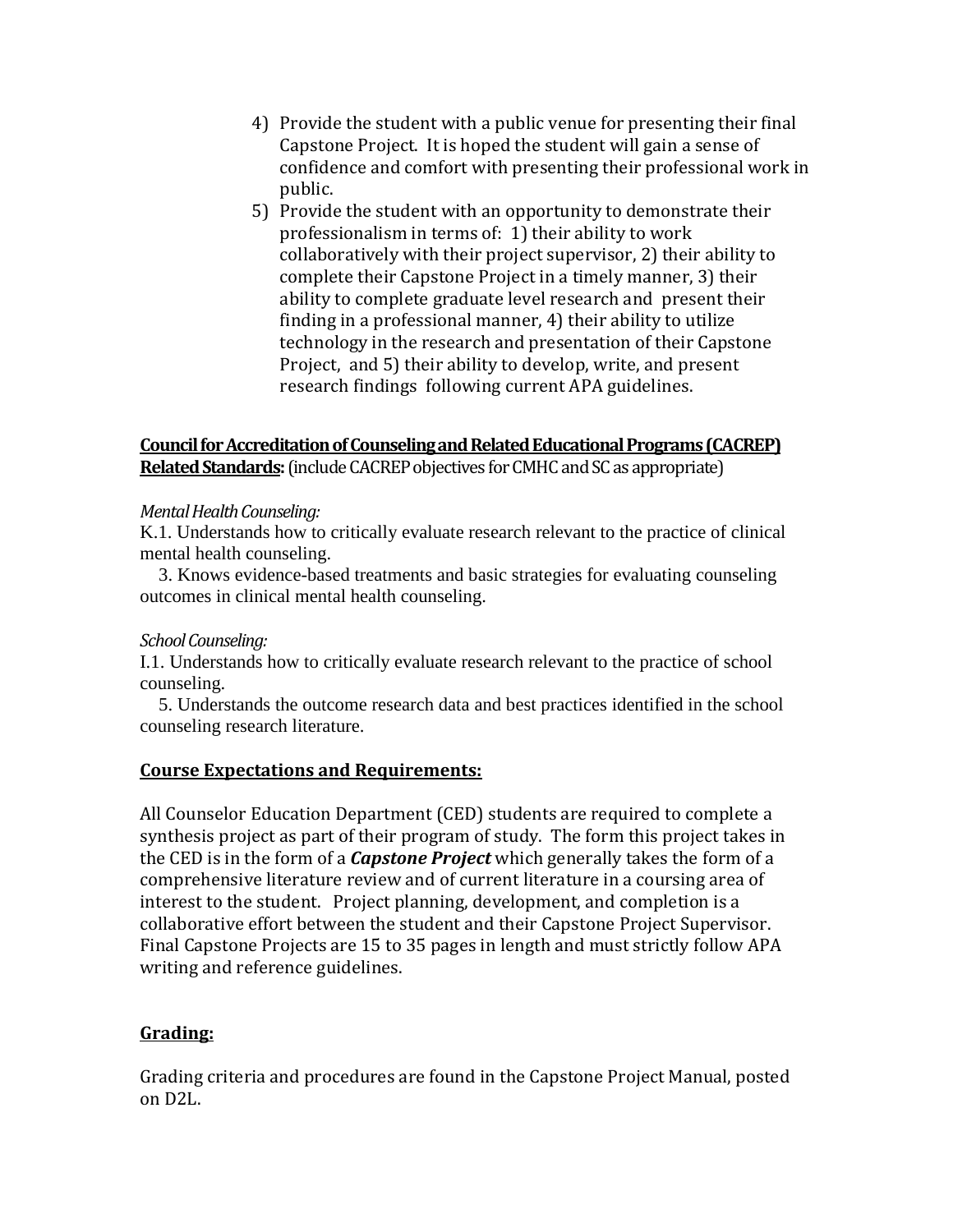## **University Expectations and Resources:**

Academic Integrity:The collegiate policy on plagiarism and cheating is outlined in the Student Handbook. It is your responsibility to be aware of this policy. You can also find it online at: [http://www.winona.edu/sld/academicintegrity.asp.](http://www.winona.edu/sld/academicintegrity.asp)

Accommodations: According to Section 504 of the Rehabilitation Act of 1973, students with disabilities have the right to receive necessary reasonable accommodations and support services to allow equal access at Winona State University. If you have a disability that requires accommodations, you are eligible for support through access services, found at [http://www.winona.edu/accessservices/gettingstarted.asp.](http://www.winona.edu/accessservices/gettingstarted.asp)

Commitment To Inclusive Excellence: WSU recognizes that our individual differences can deepen our understanding of one another and the world around us, rather than divide us. In this class, people of all ethnicities, genders and gender identities, religions, ages, sexual orientations, disabilities, socioeconomic backgrounds, regions, and nationalities are strongly encouraged to share their rich array of perspectives and experiences. If you feel your differences may in some way isolate you from WSU's community or if you have a need of any specific accommodations, please speak with the instructor early in the semester about your concerns and what we can do together to help you become an active and engaged member of our class and community. Campus resources for students: [http://www.winona.edu/diversity/estatement.asp.](http://www.winona.edu/diversity/estatement.asp)

## **Graduate Student Resources:**

General Information: Academic calendar, forms and other procedures for graduate students can be found a[t http://www.winona.edu/gradstudies/currentstudents.asp](http://www.winona.edu/gradstudies/currentstudents.asp)

WSU-Rochester Student & Campus Services, UCR Room SS128, 285-7100, [\(www.winona.edu/rochester/\)](http://www.winona.edu/rochester/) :

- RCTC Counseling Center, UCR Room SS133; 285-7260 [\(www.rctc.edu/counseling\\_career\\_center/](http://www.rctc.edu/counseling_career_center/) )
- UCR Learning Center, UCR Room AT306; 285-7182

Counseling Services : Graduate school can be very stressful. Counselors are available in Winona and through partnership with RCTC on the UCR campus to help you with a wide range of difficulties. WSU counselors in Winona are located in the Integrated Wellness Complex 222 and they can be reached at 457-5330. The RCTC Counseling Center is located in SS 133 and can be reached at 285-7260.

Other Support Services: WSU-Rochester Student & Campus Services Office and the WSU Inclusion and Diversity Office are dedicated to helping students of all races, ethnicities,